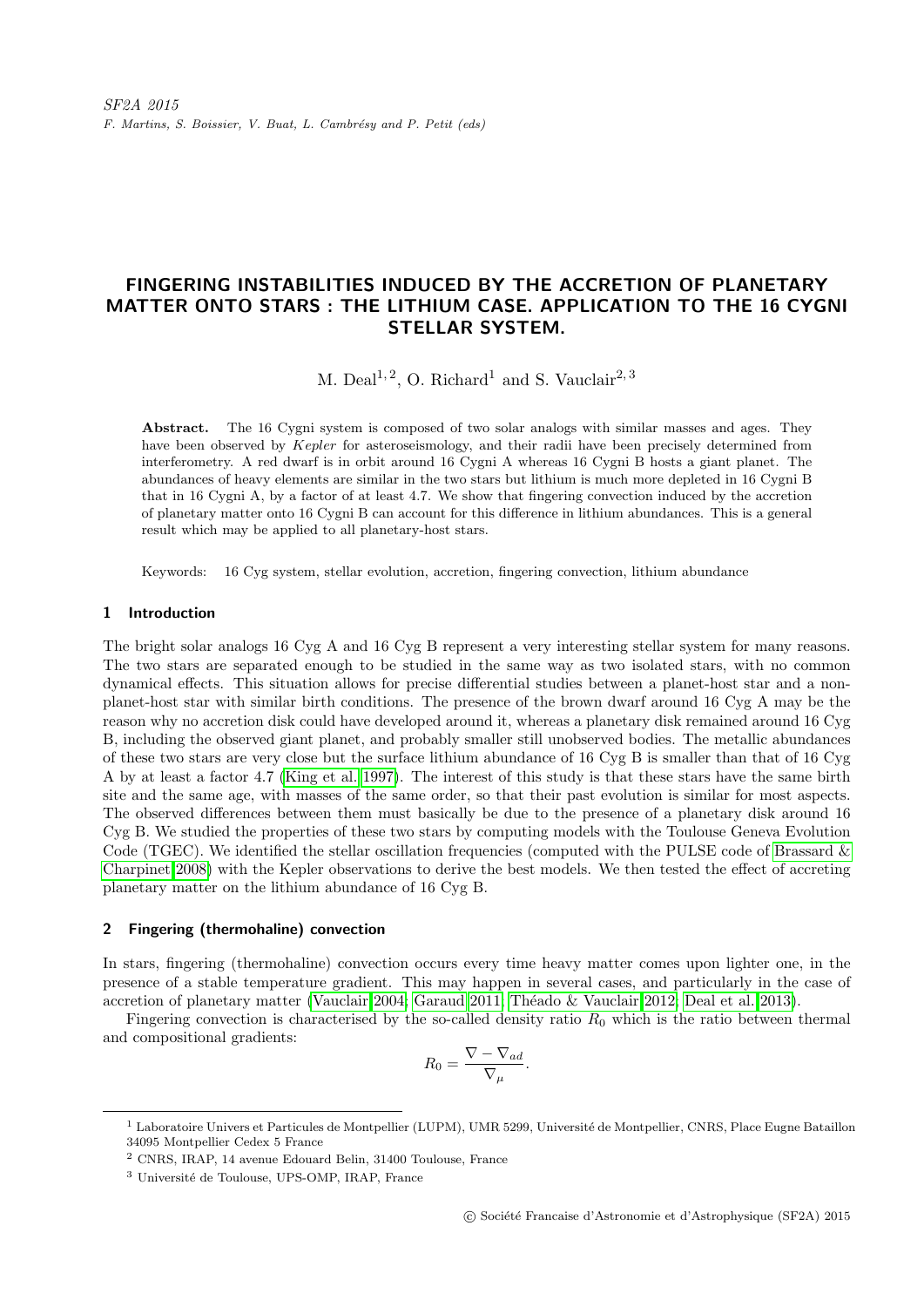<span id="page-1-0"></span>

|                          | 16 Cygni A      | 16 Cygni B      |
|--------------------------|-----------------|-----------------|
| $T_{\rm eff}(\rm K)$     | $5821 \pm 25$   | $5747\pm25$     |
| $\log g$                 | $4.29 \pm 0.01$ | $4.36 \pm 0.01$ |
| Mass $(M_{\odot})$       | $1.10 \pm 0.01$ | $1.06 \pm 0.01$ |
| Radius $(R_{\odot})$     | $1.24 \pm 0.01$ | $1.13 \pm 0.01$ |
| Luminosity $(L_{\odot})$ | $1.58 \pm 0.03$ | $1.25 \pm 0.03$ |
| Age $(Gyrs)$             | $6.4 \pm 0.4$   | $6.4 \pm 0.4$   |
| $Z_i$                    | 0.024           | 0.024           |
| $Y_i$                    | 0.26            | 0.26            |
| $Z_{surf}$               | 0.0221          | 0.0223          |
| $Y_{surf}$               | 0.2226          | 0.2265          |

Table 1. Properties of 16 Cygni A and B from this work



Fig. 1. Left: Lithium abundance profiles just after the accretion of different masses at the beginning of the MS for 16 Cygni B models. Right: Time variations of the lithium surface abundances. The black crosses are the observed lithium abundances [\(King et al. 1997\)](#page-2-0). The solid and dashed lines represent respectively the models computed for 16 Cyg A and B without any accretion whereas the dotted line corresponds to the models of 16 Cyg B computed with an accreted mass of 0.66  $M_{\oplus}$ .

This instability can only develop if the thermal diffusivity is larger than the molecular one. This means that a heavy blob of fluid falls in the star and keeps falling because heat diffuses more rapidly than the chemical elements. Fingering convection cannot occur if the ratio of the diffusivities becomes smaller than ratio of the gradients, which leads to the following condition:

$$
1 < R_0 < \frac{1}{\tau}
$$

where  $\tau$  is the inverse Lewis number, ratio of molecular and thermal diffusivity. For values of  $R_0 < 1$  the region is dynamically convective (Ledoux criteria) and for values of  $R_0 > 1/\tau$  the region is stable.

## 3 Accretion

We computed models of 16 Cyg A and B with initial parameters as given in Table [1,](#page-1-0) which fit precisely the observed oscillation frequencies [\(Deal et al. 2015\)](#page-2-6). Here we show how the accretion of planetary matter (earth composition) on 16 Cyg B at the beginning of the MS induces fingering convection, which decreases the surface lithium abundance (left panel of Fig. [1\)](#page-1-0).